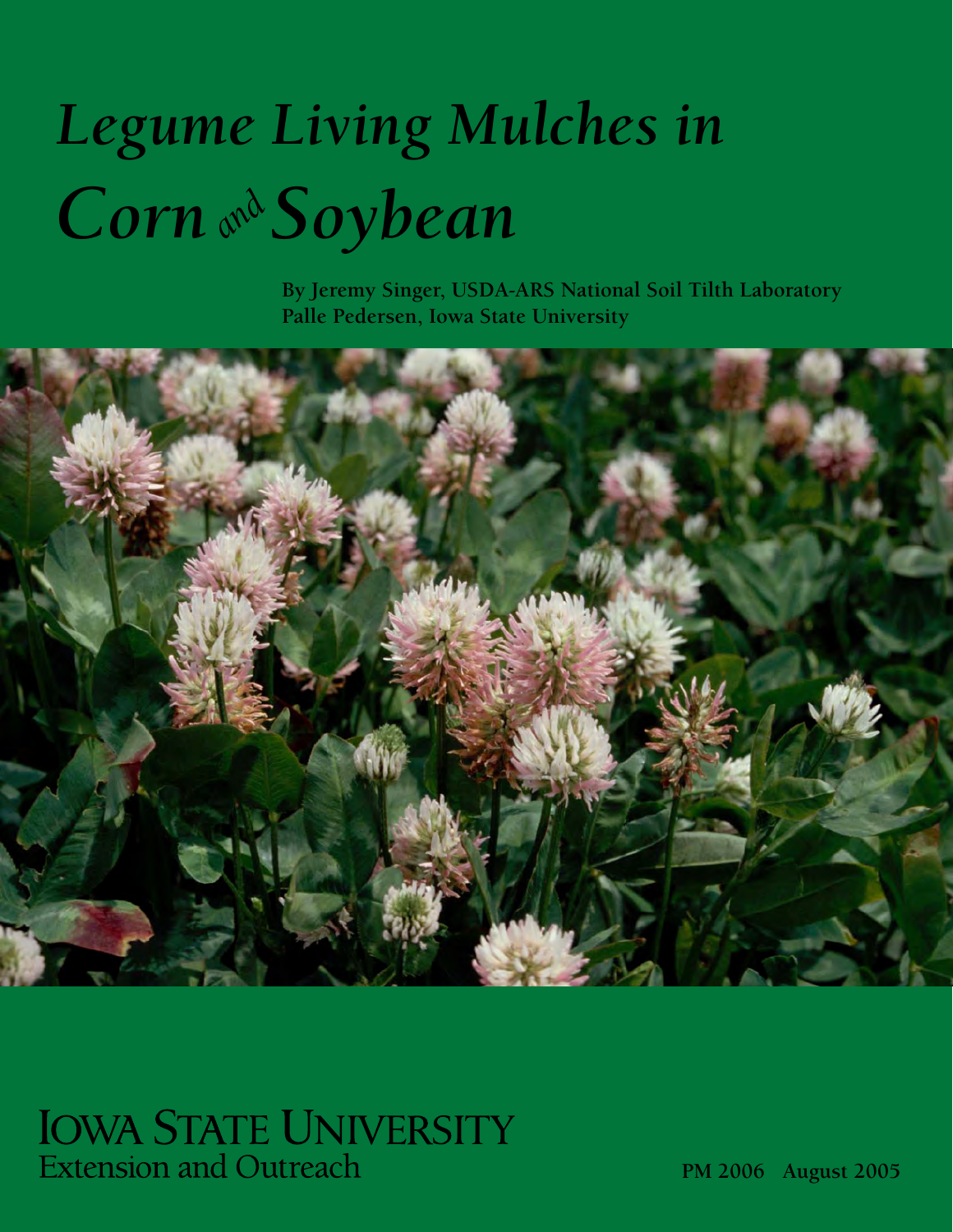Living mulches are an extension of cover crops used to decrease soil erosion, suppress weeds, improve soil structure and nutrient cycling, and in the case of legumes, supply nitrogen to a grain crop. Unlike cover crops that are killed before planting the grain crop, living mulches co-exist with the crops during the growing season and continue to grow after the crop is harvested.

The living mulch can be an annual or perennial plant interseeded with a grain crop, or it can be an existing perennial grass or legume stand into which another crop is planted. The latter system usually requires suppression of the existing "living mulch" with herbicides or cultural practices such as tillage or mowing to create what has been referred to as a "sleeping sod." Interest in living mulch systems developed as a tool to mitigate soil erosion on highly erosive land. Perennial legume living mulches can play a significant role in reducing both wind and water erosion in conservation tillage systems during late fall and early spring in addition to providing a high quality forage supply.

Legume living mulches offer advantages over small grain cover crops because they not only provide erosion control but also fix atmospheric nitrogen. Legume living mulches can increase soil organic matter that can improve overall physical condition of soil such as soil aggregation, enhanced structural stability, improved water infiltration and storage, and increased cation exchange capacity and nutrient retention. In certain areas, living mulches can be harvested as a hay crop in the spring before planting the main crop. Additionally, livestock can graze the grain crop stubble and living mulch after harvest and before the following crop is planted.

Generally, living mulch studies that report successful systems controlled the living mulch adequately, did not wait until just before main crop planting to control the living mulch, or used less competitive living mulch species to reduce competition for water and nutrients. A disadvantage of using legume species as living mulches may be the potential to host pathogens and diseases that can be transferred to the grain crop. For example, viruses can be transmitted by soybean aphids and many legumes, including soybean, host these viruses. The extent to which this limits the use of legume living mulches in soybean is unknown. Another disadvantage may be related to weed shifts. Superimposing a perennial cropping system on an annual one may favor greater perennial weed problems, which are already recognized to be the most difficult to control.

# SELECTING LEGUME SPECIES

There are many legume species that could be considered for use in living mulch systems. We limited our selection to species that have readily available seed supplies, a

perennial life cycle, been successfully grown as a living mulch, and have been reported in the scientific literature. For detailed information on plant adaptability, tolerances, and management information refer to ISU Extension publication *Selecting Forage Species* (PM 1792).

# Alfalfa

Mature plants may have from 5 to 25 stems with a height ranging from 24 to 36 inches. Alfalfa varieties differ in their ability to spread by underground stems (rhizomes). Varieties that can form new stems from rhizomes may be superior for living mulch systems because they can spread short distances to cover the soil after the grain crop has been harvested. Alfalfa yield may be higher than other forage legumes if the living mulch is grazed or mechanically harvested in the spring prior to crop planting. On the contrary, alfalfa may compete more for water and light than other less competitive species. Additionally, alfalfa has a relatively short life span, often in the range of 3 to 5 years, so it may require reseeding.



*Alfalfa and orchardgrass living mulch after soybean harvest*

# Kura clover

Kura clover is a long-lived rhizomatous plant, although seedling vigor is poor. Once established, kura clover is persistent and can survive extreme environmental conditions (drought, short-term flooding, cold). Spring and late summer are the best times for kura clover seeding. Kura clover has high protein and low fiber content so bloat is a serious concern when grown in pure stands for grazing. Kura, in association with a specific bacterium (Rhizobium), can fix atmospheric nitrogen into a form available for plant use. Because strains of Rhizobia that work with kura clover are not naturally found in Iowa soils, they must be applied to the seed before seeding. Three commercial varieties of kura seed are currently available.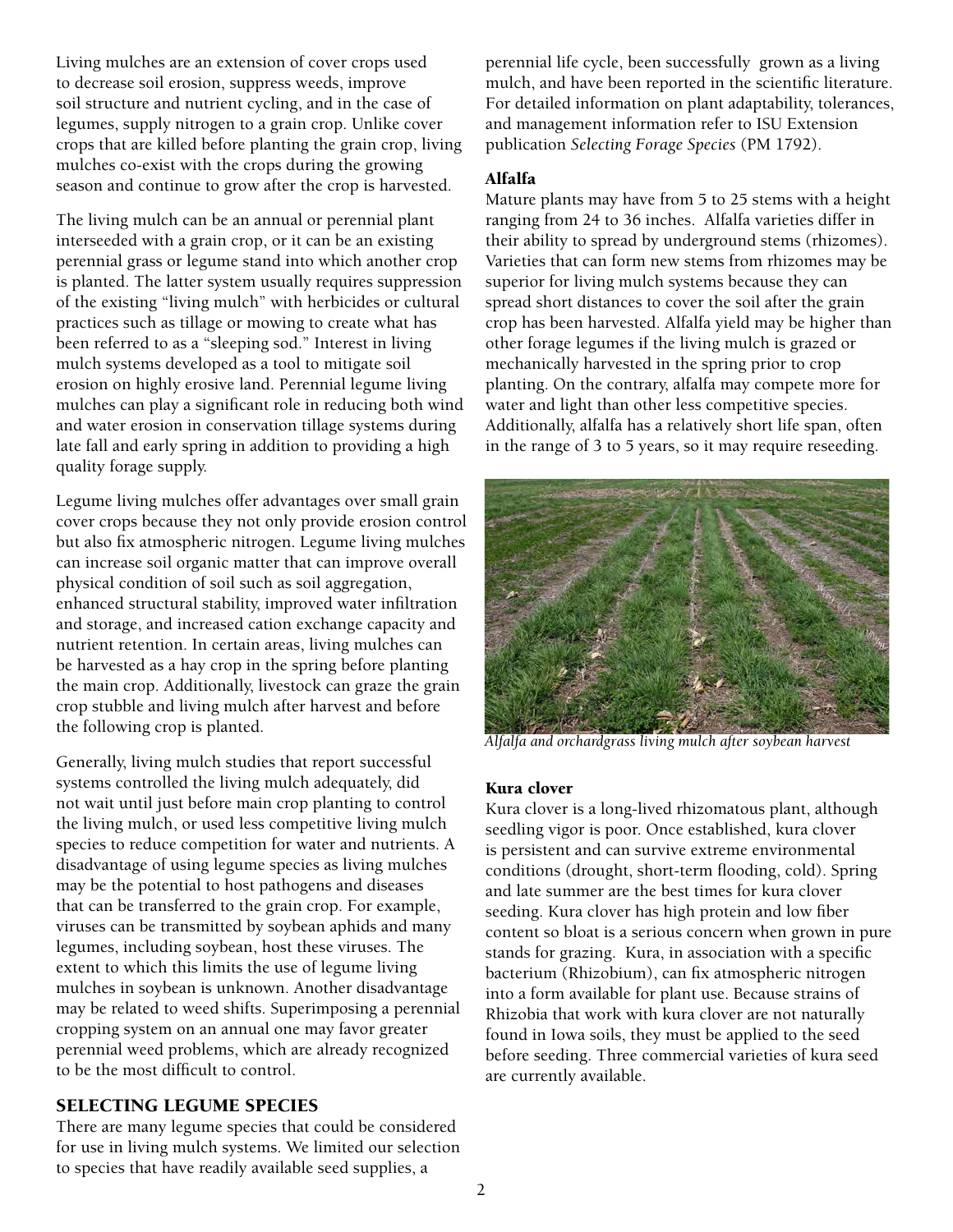

*Kura clover living mulch after soybean harvest*

#### Birdsfoot trefoil

Birdsfoot trefoil can be classified as either Empire or European type. Empire type varieties are finer stemmed, more prostrate in growth habit, flower later, more indeterminate in growth, more winter-hardy, and slower in seedling growth and recovery growth after harvest. Stems may reach 24 to 36 inches under favorable growth conditions. Birdsfoot trefoil has a well-developed taproot with numerous lateral branches in the upper 12 to 24 inches of the soil profile, although the taproot does not grow as deeply as alfalfa. Plants generally live 2 to 4 years, but reseeding is possible in living mulch systems. At least 25 varieties have been developed that are commercially available.

#### White clover

White clover seedlings form a taproot that generally lives for 1 to 2 years after which plants spread by prostrate aboveground stems (stolons) that form adventitious roots at the nodes. Although variety and management affect root distribution, the majority of white clover roots are located in the upper 8 inches of the soil profile. White clover is usually divided into three types, small, intermediate, and large. The latter two types are usually seeded from improved commercial seed.

#### Crown vetch

Although crown vetch establishes slowly, it is a long-lived plant that spreads by underground rhizomes. It has a deep taproot with numerous lateral branches. Even with reasonable forage quality, crown vetch has been used mainly for ornamental and soil stabilization purposes. Recently, it has been classified as an invasive species. The three most popular varieties of crown vetch are penngift, emerald, and chemung.

### MANAGEMENT OF LIVING MULCHES

Use of living mulches is an innovative management technology that requires diligent attention during

critical crop phases. The system is applicable anywhere in Iowa where alfalfa-corn rotations are currently used. Incorporating living mulches into a corn-soybean rotation is also feasible but more challenging, especially with soybean because it is slower growing and more susceptible to competition from the living mulch. Research has shown that with adequate suppression, living mulches can be managed to minimize competition with corn with little or no reduction in yield. Close monitoring and careful control of competition between the living mulch and grain crop is the key to maintaining crop yields in this system.

Competition from the living mulch varies depending on the living mulch species and spring and early summer weather conditions. During a dry spring, living mulches may deplete stored soil water, which may influence early growth of the grain crop. In cool springs, suppression of the living mulch should be applied promptly. There is greater risk of yield loss of the grain crop with early planting dates in Iowa because established living mulches grow rapidly. Seeding rates should be increased by 10 percent because living mulches can interfere with planter operation and seed placement.

Corn should be planted at a depth of 1.5 to 2.0 inches and soybean at 1.0 to 1.5 inches. Because the grain crop will be planted using a no-tillage planter, it is important to have adequate pressure on the closing wheels to close the furrow. It is recommended to wait to plant during the last two weeks of May because soil temperature in a living mulch often is 3 to 5 ºF cooler than in a traditional no-tillage system. After planting, mechanical control (rolling, chopping, flaming) in the interrow is necessary for living mulch systems that kill a band rather than using a sublethal broadcast herbicide. The number of mechanical passes depends on timing and weather conditions, which both influence regrowth of the living mulch. The use of shorter season hybrids and varieties should be considered to allow the living mulch more time to recover in the fall.



*Alfalfa living mulch in corn*